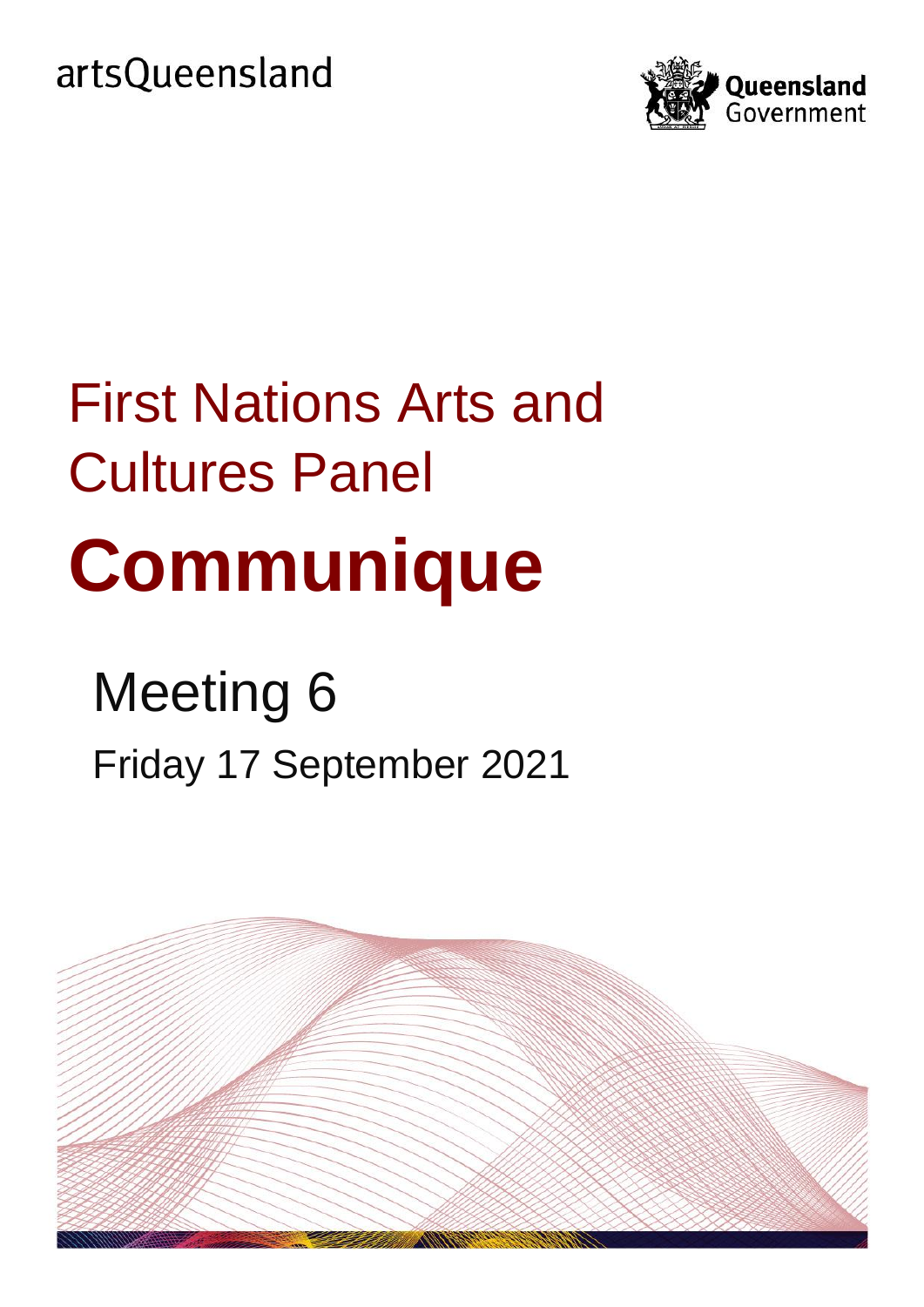## **First Nations Arts and Cultures Panel**

**RESERVE AND MANUFACTURERS** 

#### **Meeting communiqué**

The sixth meeting of the First Nations Arts and Cultures Panel (the Panel) was held on Friday, 17 September 2021, 10:30am to 3pm with Panel members and Arts Queensland staff meeting via Microsoft Teams.

#### **Meeting summary**

At the meeting the Panel:

- acknowledged the traditional custodians of the land in Brisbane and the other locations on which Panel Members were meeting
- noted the Voluntary Assisted Dying legislation passed on 16 September 2021 and observed one minute's silence for those who lobbied for the Assisted Dying legislation including those for whom it came too late
- approved the Communiqué for the previous meeting (6 August 2021) and its publication on the Arts Queensland (AQ) website
- progressed the second draft of the cultural engagement framework with a view to finalising the draft in October 2021
- discussed the proposed new peer assessment model to support working towards 50 percent First Nations representation on peer assessment panels, and agreed a sub-committee will work with AQ to finalise the model
- noted the Deputy Director-General's update on AQ's work supporting elevating First Nations arts priority
- discussed the development of the second action plan for *Creative Together, Grow 2022-2026.*
- noted a workshop will be held at the meeting on 22 October 2021 to guide development of key actions for Grow 2022-2026.

The next Panel meeting will be Friday, 22 October 2021.